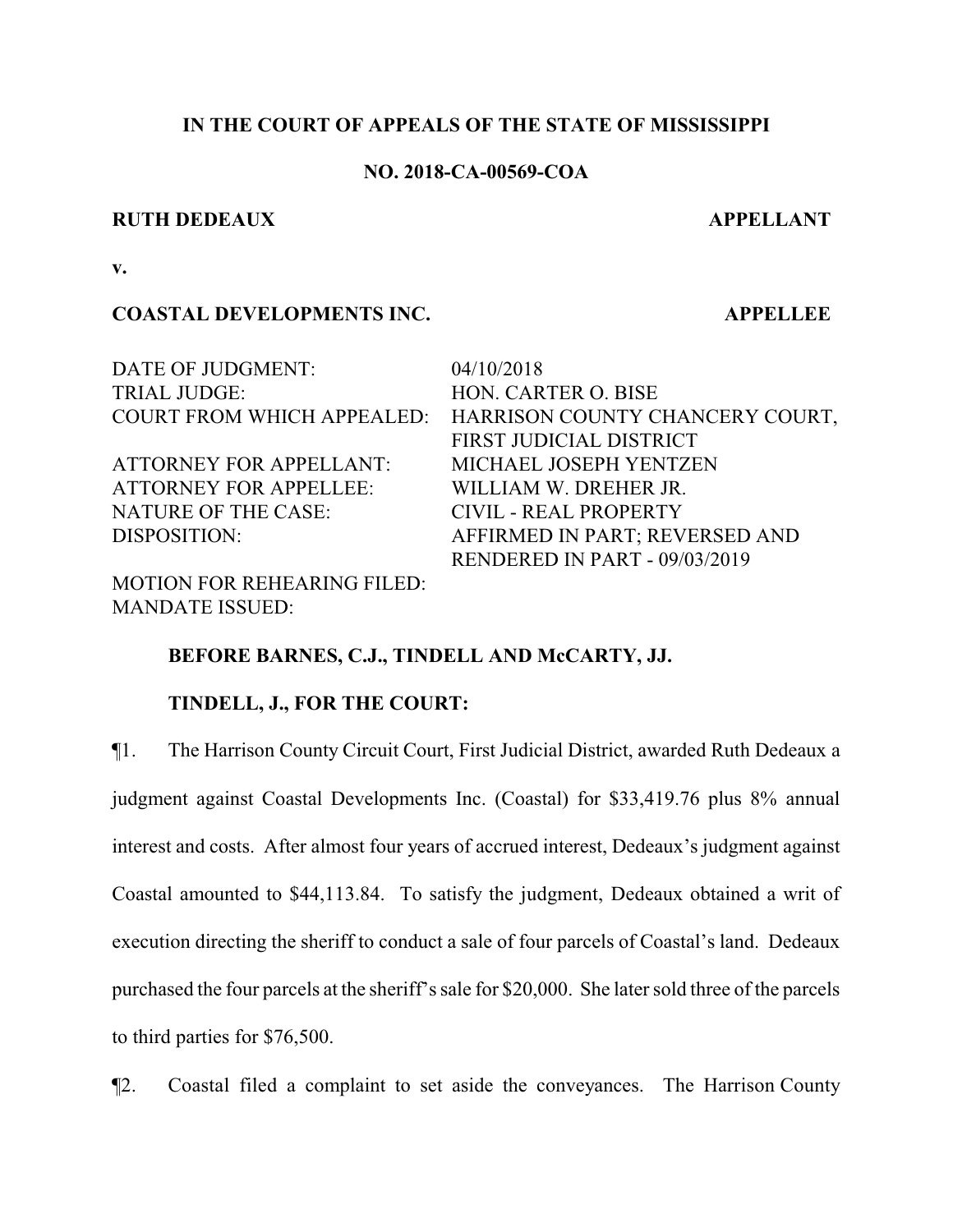Chancery Court, First Judicial District, found that Dedeaux's winning bid of \$20,000 was unconscionably low compared to the parcels' fair market value. The chancellor therefore ordered Dedeaux to pay Coastal \$32,386.16 as reimbursement for the overage amount she received in selling the three parcels for \$76,500 and to convey the fourth unsold parcel back to Coastal. Dedeaux appeals the chancellor's judgment on the grounds that (1) Coastal came before the chancellor with unclean hands; (2) the judgment was unsupported by Mississippi caselaw; (3) the judgment improperly awarded Coastal multiple inconsistent remedies; and (4) the judgment improperly punished Dedeaux.

¶3. Upon review, we affirm the portion of the chancellor's judgment ordering Dedeaux to convey the unsold parcel to Coastal and to reimburse Coastal for any surplus resulting from the sales contracts. We find, however, that the chancellor erred in calculating the reimbursement amount that Dedeaux owed Coastal. In determining the parcels' fair market value, the chancellor relied only on the total sales price of \$76,500 for the three parcels that Dedeaux sold to third parties. The chancellor's valuation failed to take into account, however, the \$9,458.63 in expenses that Dedeaux paid during the real-estate closings. After subtracting from \$76,500 both Dedeaux's \$9,458.63 in real-estate expenses and her \$44,113.84 prior judgment against Coastal, we find that her surplus only amounted to \$22,927.53. We therefore reverse the portion of the chancellor's judgment determining the reimbursement amount that Dedeaux owed Coastal and render a new monetary judgment in Coastal's favor for \$22,927.53.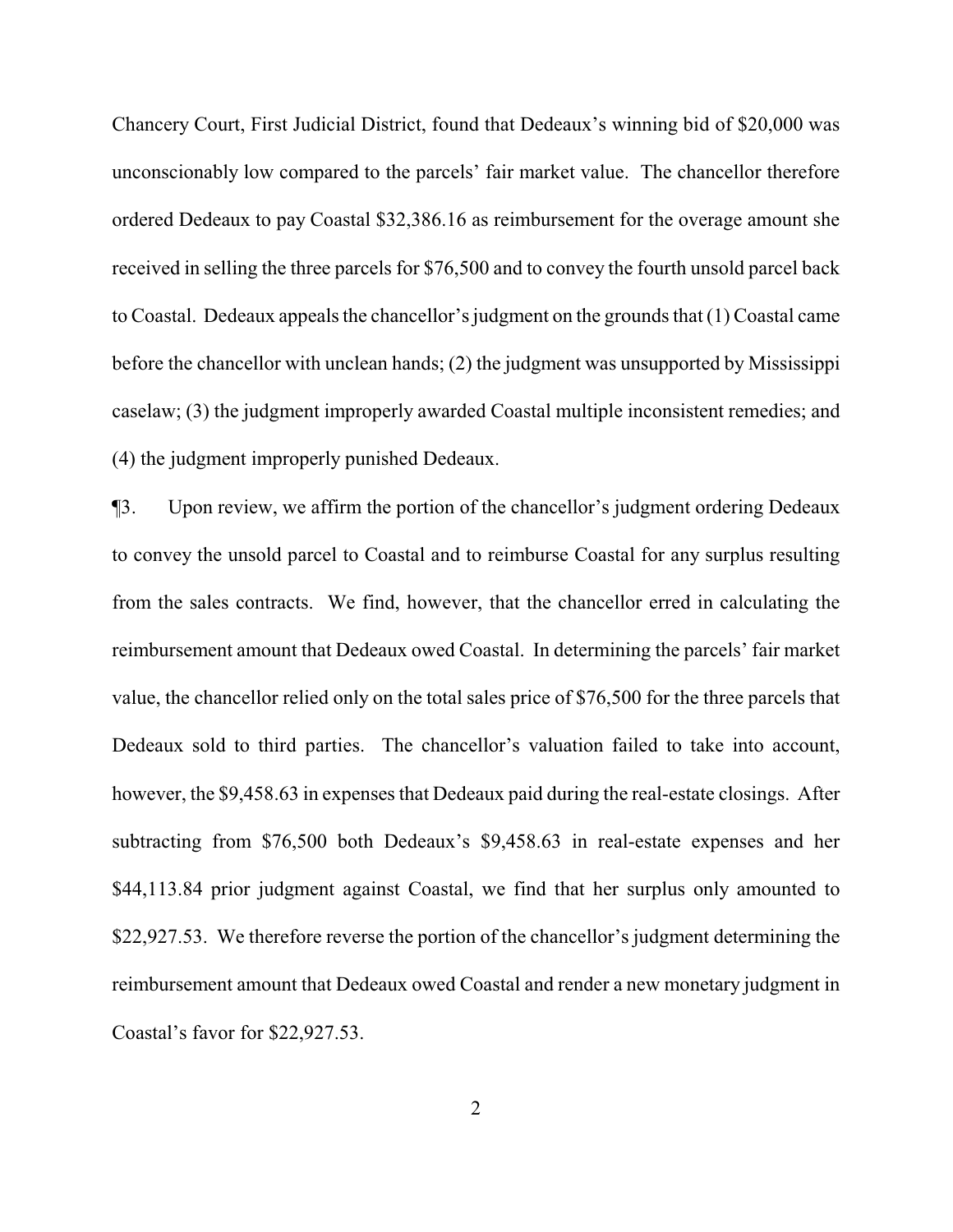#### **FACTS**

¶4. OnDecember 15, 2011, the circuit court awarded Dedeaux a judgment against Coastal for \$33,419.76 plus 8% annual interest and costs. To satisfy the judgment, Dedeaux sought a sheriff's sale of four parcels of real property owned by Coastal. As the highest bidder at the October 9, 2015 sheriff's sale, Dedeaux obtained the four parcels for \$20,000. Coastal claimed, however, that Dedeaux's winning bid amount "was less than the fair market value of even any one of the four parcels sold, and by caselaw was so inadequate so as to shock the conscience of the court."

¶5. On October 23, 2015, Dedeaux conveyed one of the parcels to Lester Ray and Danielle Mae McKelvin (the McKelvins) by warranty deed. On the same day, the McKelvins entered into a purchase-money mortgage with Dedeaux for \$55,196.03, as evidenced by a deed of trust executed to Dedeaux. Dedeaux conveyed a second parcel of land to Austin Alexander by warranty deed dated January 22, 2016, and a third parcel to John Neideffer by warranty deed dated March 16, 2016. The parties presented no evidence to show that Dedeaux ever sold the fourth parcel.

¶6. Coastal filed a complaint against Dedeaux, the McKelvins, Alexander, and Neideffer to set aside the warranty deeds. According to Coastal's complaint, the fact that the McKelvins entered into a purchase-money mortgage for more than twice the winning bid amount for all four of the parcels "clearly show[ed] the inadequacy of the original bid price and that . . . Dedeaux knew it was inadequate . . . ." Coastal also took issue with Dedeaux's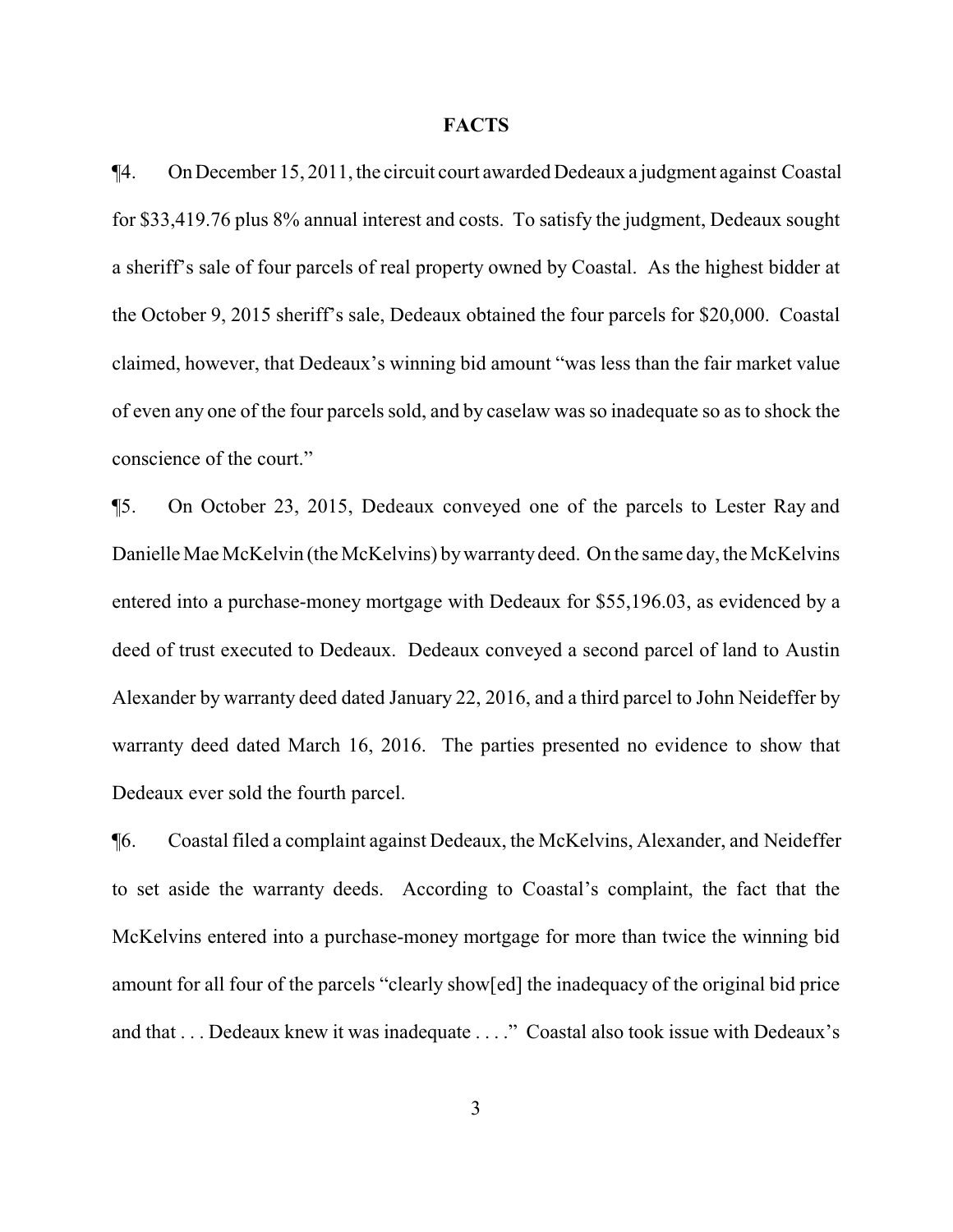failure to seek judicial confirmation of the sheriff's sale before she conveyed three of the parcels to third parties. Coastal therefore asked the chancellor to perform an audit of the sale and to (1) set aside some or all of the deeds; (2) award Coastal any sales proceeds over and aboveDedeaux's judgment amount; or (3) declare that the judgment against Coastal had been satisfied.

¶7. Dedeaux moved for summary judgment. The McKelvins, Alexander, and Neideffer also collectively filed a motion for summary judgment. Coastal responded and filed its own summary-judgment motion. Following a hearing, the chancellor determined that \$10,694.08 (or about four years of interest) should be added to the prior judgment the circuit court had awarded Dedeaux. With the accrued interest factored in, Dedeaux's total judgment against Coastal now amounted to \$44,113.84. The chancellor denied the parties' various summaryjudgment motions after finding that genuine issues of material fact remained due to the following: (1) no party had offered any coherent itemization of undisputed facts or time line of events; (2) the court had to engage in its own calculation as to the total amount Coastal owed Dedeaux; (3) the parties had failed to provide sales prices on the parcels conveyed to Alexander and Neideffer, which prevented a determination of the reasonableness of those sales; (4) a substantial dispute existed as to the fair market value of the properties at issue; (5) allegations existed as to whether the McKelvins, Alexander, and Neidefferwere bona fide purchasers of the land for value without notice; and (6) no evidence had been provided as to Coastal's location on the date of the sheriff's sale.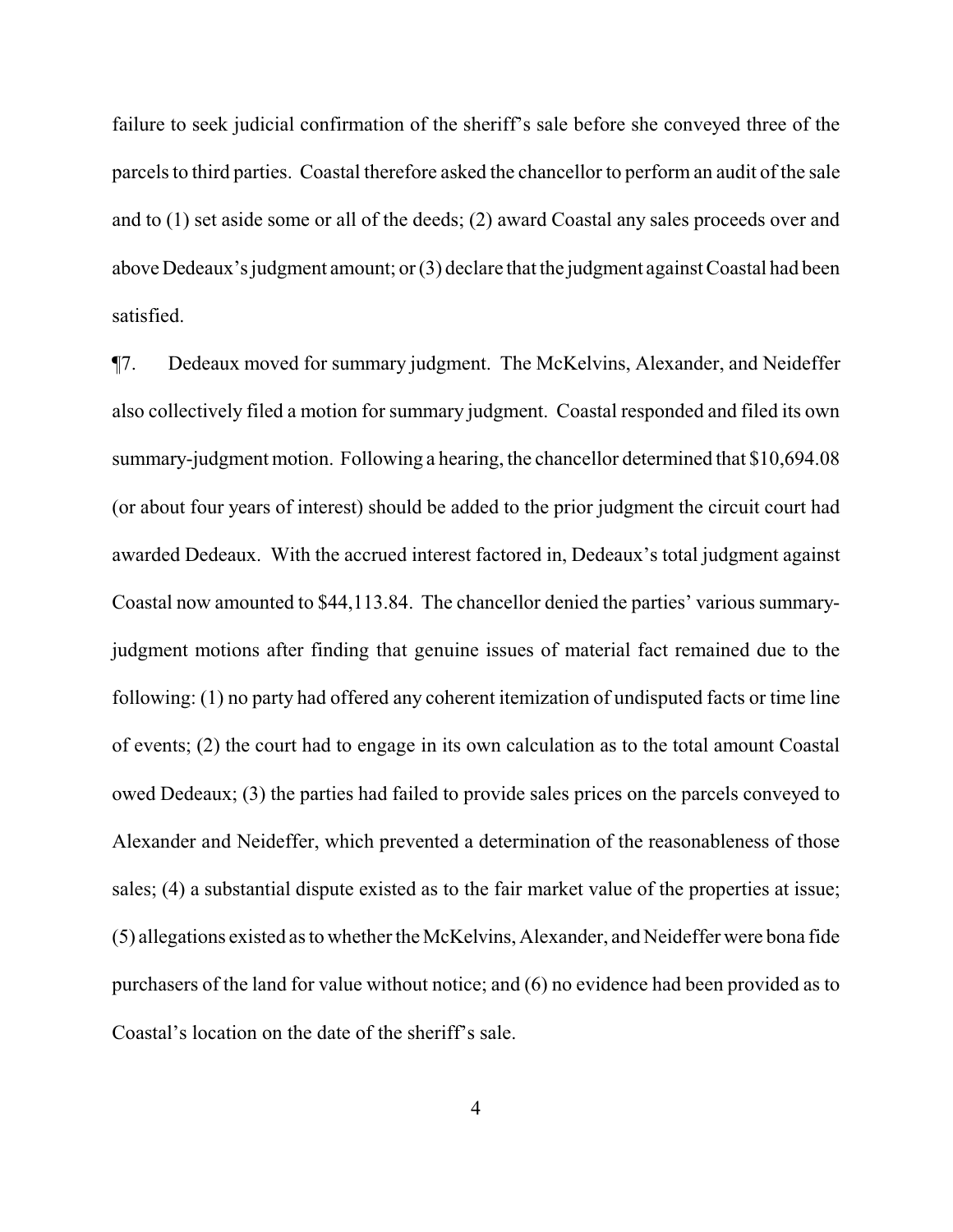¶8. On March 2, 2017, the chancellor entered a final judgment to dismiss the McKelvins, Alexander, and Neideffer from the litigation. The chancellor noted that Coastal had moved for the dismissal and that the parties had advised the court of their agreement to the dismissal. As a result, the chancellor dismissed with prejudice Coastal's claims against the McKelvins, Alexander, and Neideffer, which included any claims related to the parcels conveyed to those parties. Coastal reserved all its claims against Dedeaux, which the chancellor heard on March 13, 2017.

¶9. Following the March 13, 2017 hearing, the chancellor entered an order regarding Coastal's remaining claims against Dedeaux. The chancellor found that the agreed judgment to dismiss the McKelvins, Alexander, Neideffer, and any claims to the parcels they had purchased from Dedeaux rendered moot the issue of whether the foreclosure sale should be set aside. The chancellor further found, however, that issues remained as to the parcels' fair market value, whether the judgment against Coastal had been satisfied, and whether Dedeaux had realized a profit beyond what she was owed.

¶10. Dedeaux submitted to the chancellor the affidavit of Michael Madden, a real-estate broker and investor. Madden's affidavit discussed the 5.3-acre parcel of land that Dedeaux had sold to the McKelvins. According to Madden, in August or September 2015, he had clients interested in purchasing the parcel for \$18,000 to \$22,000. The chancellor found, however, that while Madden provided the amount his clients would have been willing to pay for the 5.3-acre parcel, he never provided an estimate as to the parcel's fair market value.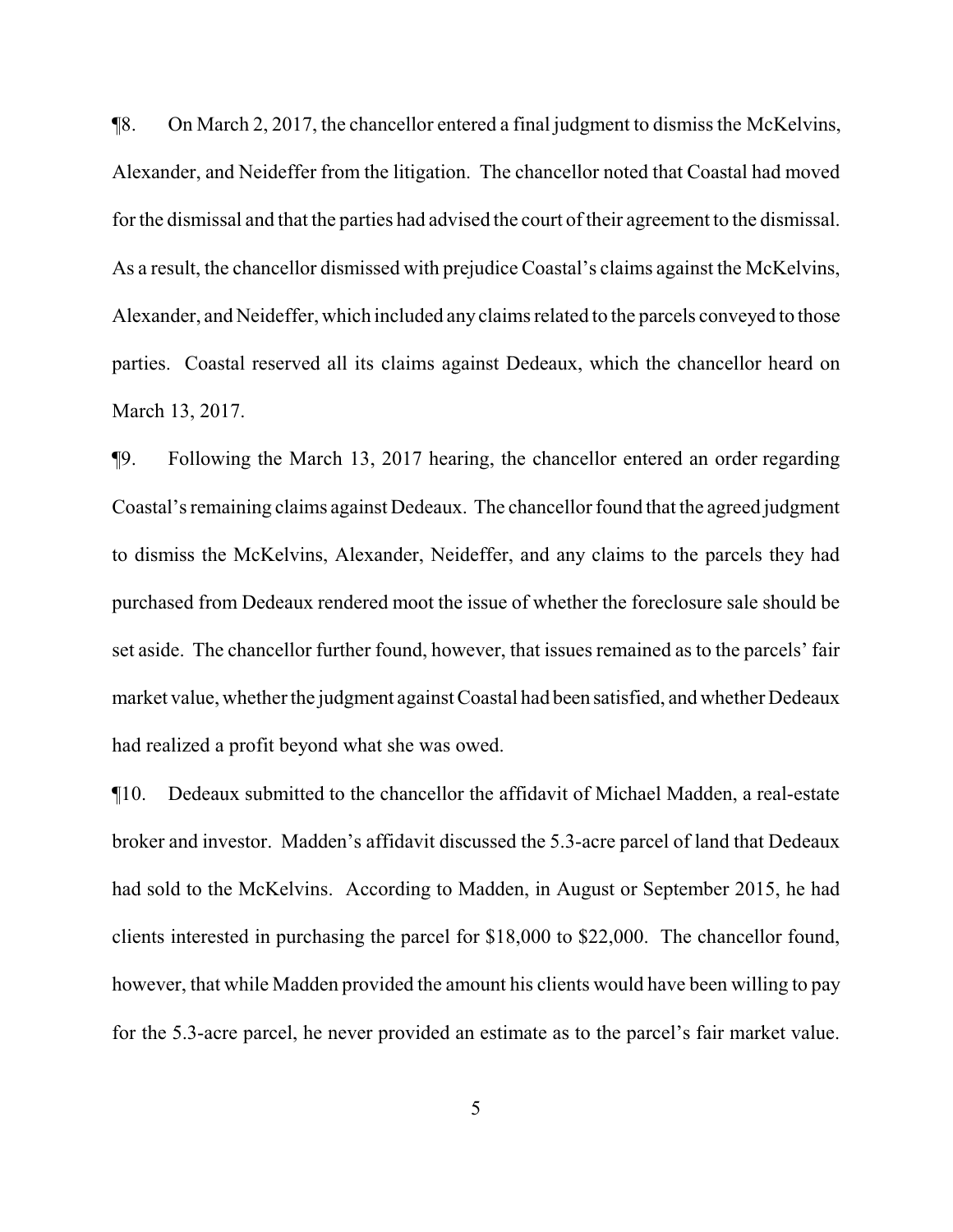The chancellor also noted that Coastal had submitted an affidavit from Milburn Mallette, who stated that he sold the 5.3-acre parcel to two individuals for \$120,000 and that the McKelvins had agreed to purchase the property from those individuals for \$140,000. Coastal provided the purported contract for the sale and purchase of the property. Although the document was dated June 6, 2013, and referenced the McKelvins, the document was neither signed nor notarized and failed to include a description of the subject property.

¶11. With regard to the other three parcels at issue, the chancellor found that Dedeaux had submitted an affidavit from Denise Fell, who valued two of the parcels at \$7,500 each and the third parcel at \$10,000. Fell made these valuations in August or September 2015, which was four to six months before the conveyances to Alexander and Neideffer. The chancellor found the parties had failed to provide any information on the actual amounts that Alexander and Neideffer had paid for their parcels.

¶12. The chancellor determined that the sale ofthe 5.3-acre parcel to the McKelvins "more than satisfied the outstanding judgment" against Coastal. The chancellor then stated:

It is therefore unclear to this [c]ourt how Ruth Dedeaux was able to obtain a [s]heriff's [d]eed to three additional parcels of . . . [Coastal's] property to satisfy the December 15, 2011[ d]ecree of [j]udgment the [c]ircuit [c]ourt entered in her favor.

In addition[,] this [c]ourt is unable to determine the fair market value of the 5.3[-]acre parcel from the evidence presented by the parties. If the [c]ourt simply averages Mr. Madden's \$22,000 proposed sale price with the \$120,000 contract forsale, the fair market value is \$71,000.00. Ruth Dedeaux sold the 5.3[-]acre parcel to the McKelvins for \$55,196.03.

The testimonial evidence and exhibits presented by both parties at the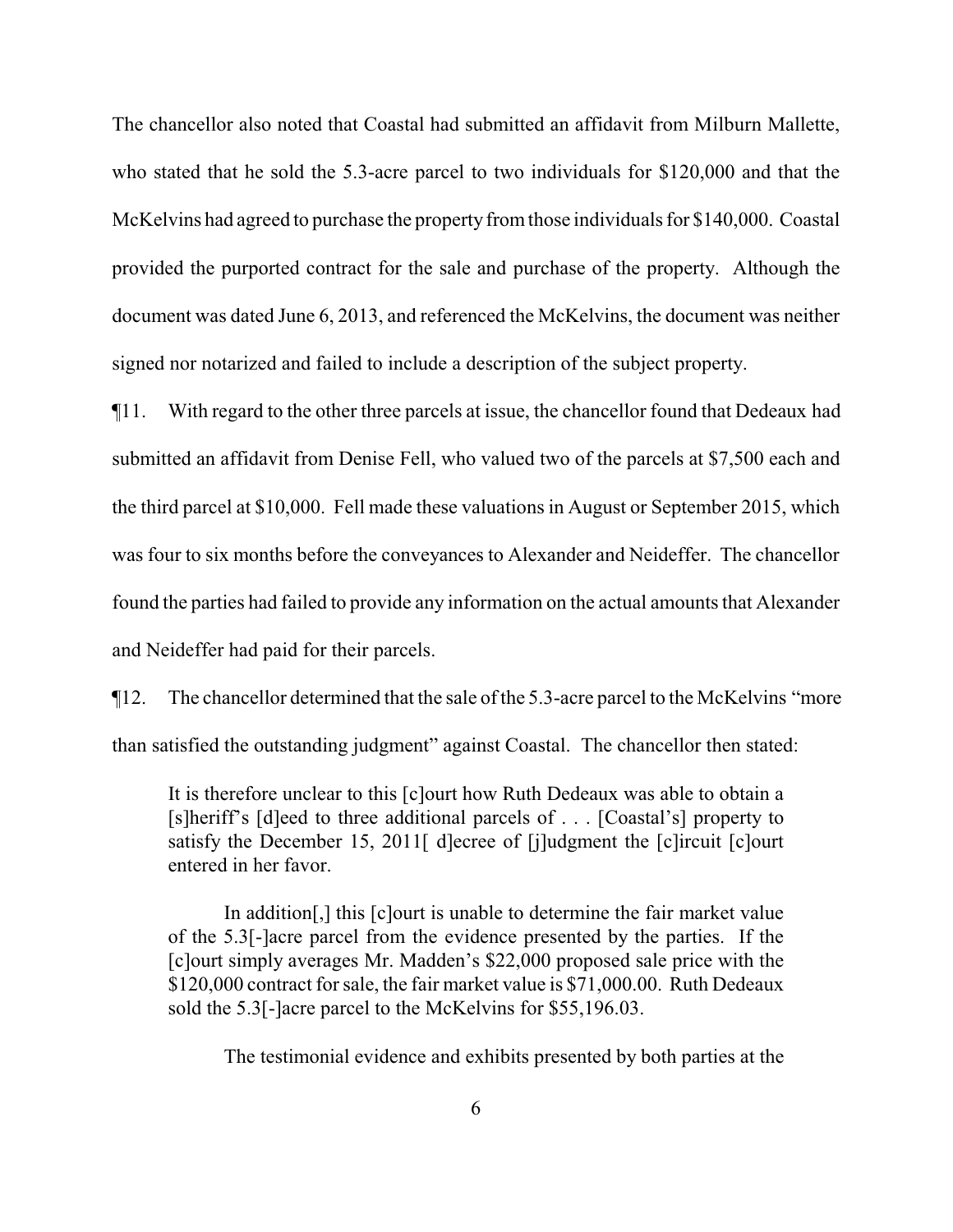hearing on March 13, 2017, is incomprehensible. The parties have failed to offer proof sufficient for this [c]ourt to establish a fair market value for the properties in question. The only fact that is clear to this [c]ourt is that with the sale of the 5.3[-]acre parcel, the debt owed by Coastal . . . to Ruth Dedeaux was satisfied. . . . The [c]ourt must determine the fair market value of the 5.3[-]acre parcel, the . . . [parcel sold to Alexander, and the parcel sold to Neideffer]; and . . . [o]nce the fair market value is determined, the [c]ourt must determine if Ruth Dedeaux received funds over and above the amount owed to her.

¶13. After once again stating that the sale of the 5.3-acre parcel to the McKelvins had satisfied Dedeaux's judgment against Coastal, the chancellor ordered Dedeaux to convey the unsold parcel to Coastal within thirty days. The chancellor also ordered the parties to set a hearing date within sixty days so he could determine the fair market value of the three parcels conveyed to the McKelvins, Alexander, and Neideffer. In addition, the chancellor ordered each party to provide (1) a valuation of the three conveyed parcels and how that valuation was reached; (2) any related exhibits; (3) a witness list; (4) "the sales price for each of the three parcels for any sale that occurred within the past seven (7) years"; and (5) a copy of the HUD, any sales contract related to each transaction, and a copy of the tax assessor's valuation of the parcels for the past seven years.

¶14. Dedeaux filed a motion to reconsider or to amend the chancellor's judgment. After finding that he had been unable to adjudicate all the issues between the parties in his May 15, 2017 order, the chancellor found that the prior order failed to constitute a final appealable judgment. As a result, the chancellor denied Dedeaux's motion as untimely.

¶15. Following a September 18, 2017 hearing on his request for additional information, the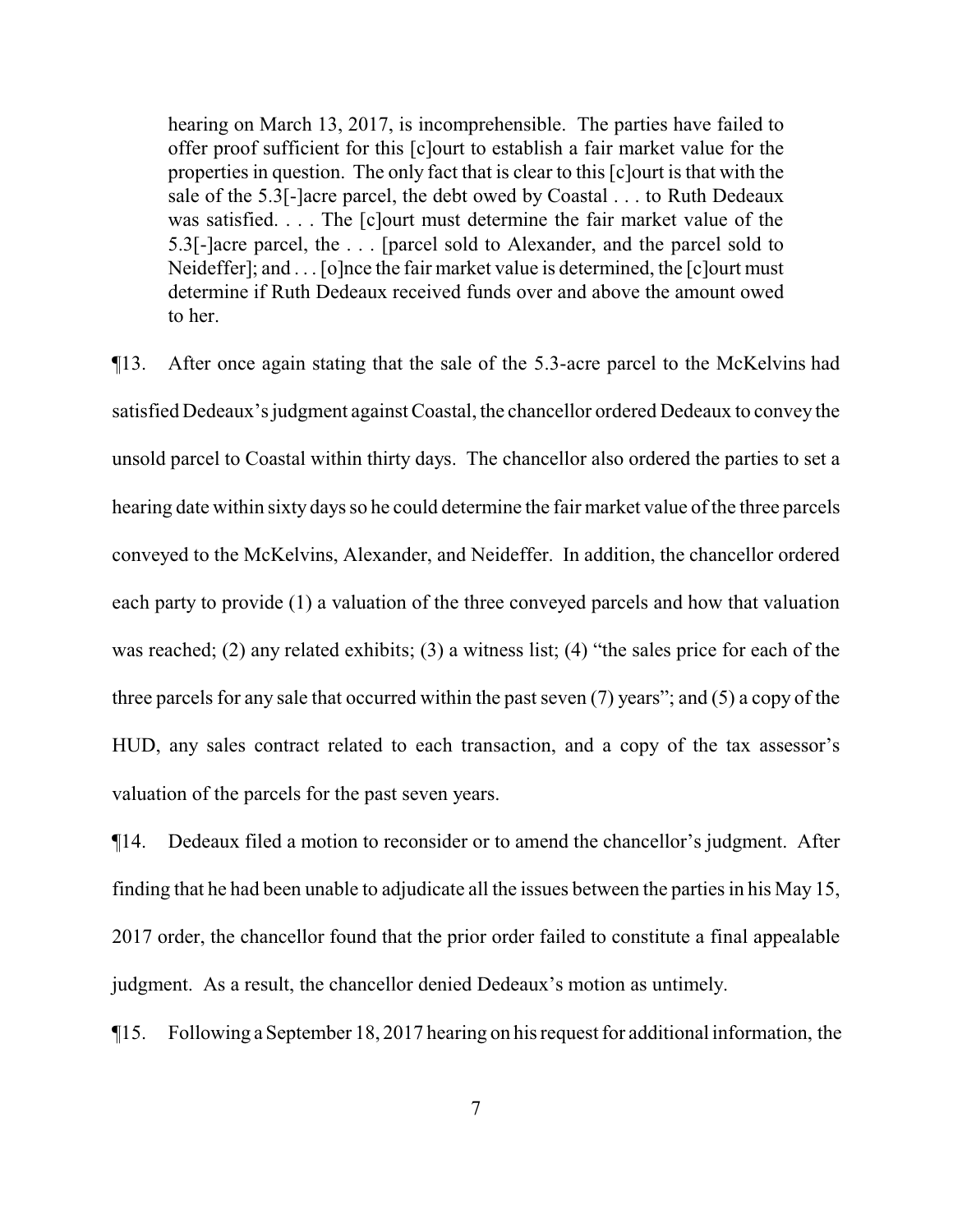chancellor entered his order on November 1, 2017. Based on the parties' submissions, the chancellor found the following: (1) in 2015, the tax assessor's total valuation of the four parcels amounted to \$79,706; (2) a certified residential appraiser had testified that at the time of the sheriff's sale on October 9, 2015, the fair market value of the four parcels was \$85,100; (3) Dedeaux sold three of the parcels to the McKelvins, Alexander, and Neideffer for \$76,500; (4) Dedeaux's winning bid of \$20,000 amounted to 25% of the 2015 tax assessor's valuation for all four parcels, 24% of the appraised fair market value for the four parcels, and 26% of the total contract sales prices she received for the three parcels she sold. Based on this information, the chancellor concluded that, regardless of which of the three values he applied—the appraiser's valuation, the contract sales prices, or the tax assessor's valuations—Dedeaux's winning bid amount of \$20,000 was unconscionably low.

¶16. The chancellor adopted the actual contract sales prices of the three parcels Dedeaux sold as the fair market value of those three parcels. Using that amount of \$76,500, the chancellor subtracted \$44,113.84 (the amount of the prior judgment plus the 8% annual interest and costs) and \$20,000 (the amount of Dedeaux's winning bid). Based on these calculations, the chancellor concluded that "the overage amount . . . [Dedeaux] realized by purchasing these three properties at the foreclosure sale for an unconscionably low bid[] is \$12,386.16." After making these findings, the chancellor reaffirmed his prior ruling that required Dedeaux to convey the unsold parcel to Coastal. The chancellor also ordered Dedeaux to pay Coastal \$12,386.16 "as reimbursement of the overage amount . . . [she]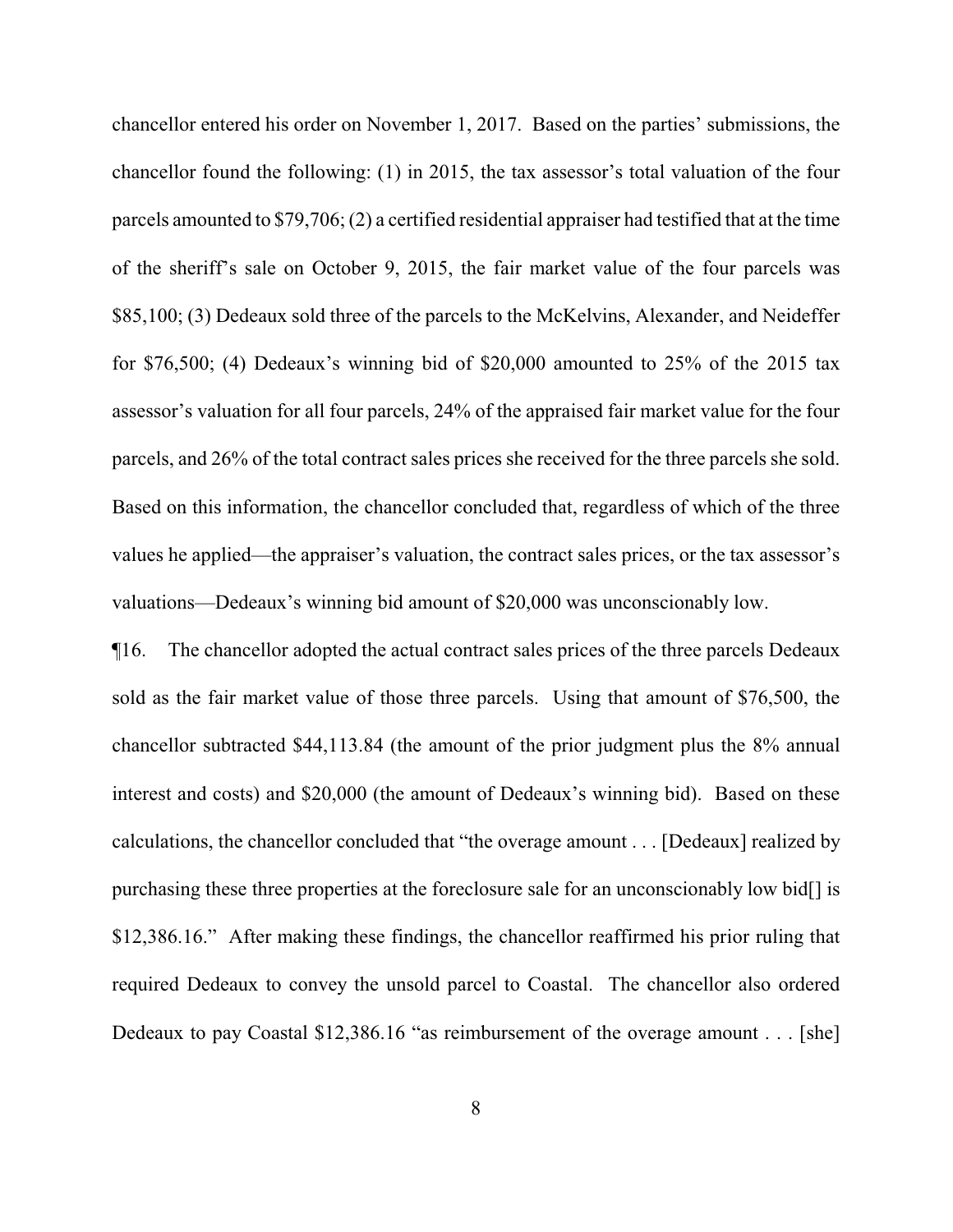realized as a result of her unconscionably low bid."

¶17. Coastal filed a motion to correct the judgment, and Dedeaux filed a motion to alter or amend the judgment. The chancellor denied Dedeaux's motion but found that Coastal correctly argued that Dedeaux's \$20,000 bid was not paid to anyone and should not have been deducted fromthe overage amount Dedeaux realized. The chancellor therefore changed his prior judgment to reflect that Dedeaux owed Coastal \$32,386.16. Aggrieved, Dedeaux appeals.

#### **STANDARD OF REVIEW**

¶18. "We will not disturb a chancellor's findings unless they are manifestly wrong, clearly erroneous, or apply the wrong legal standard. We review questions of law de novo." *Campbell Props. Inc. v. Cook*, 258 So. 3d 273, 275 (¶9) (Miss. 2018) (citation omitted).

## **DISCUSSION**

# **I. Unclean Hands**

¶19. Dedeaux first asserts that the chancellor erroneously awarded Coastal an equitable remedy because Coastal came before the chancellor with unclean hands. In his November 1, 2017 order, the chancellor found that Coastal had unclean hands because its four-year delay in paying the prior monetary judgment forced Dedeaux to pursue a foreclosure sale. The chancellor also found, however, that Dedeaux came before him with unclean hands because she purchased Coastal's four land parcels with an unconscionably low bid.

¶20. "The doctrine of unclean hands provides that he who comes into equity must come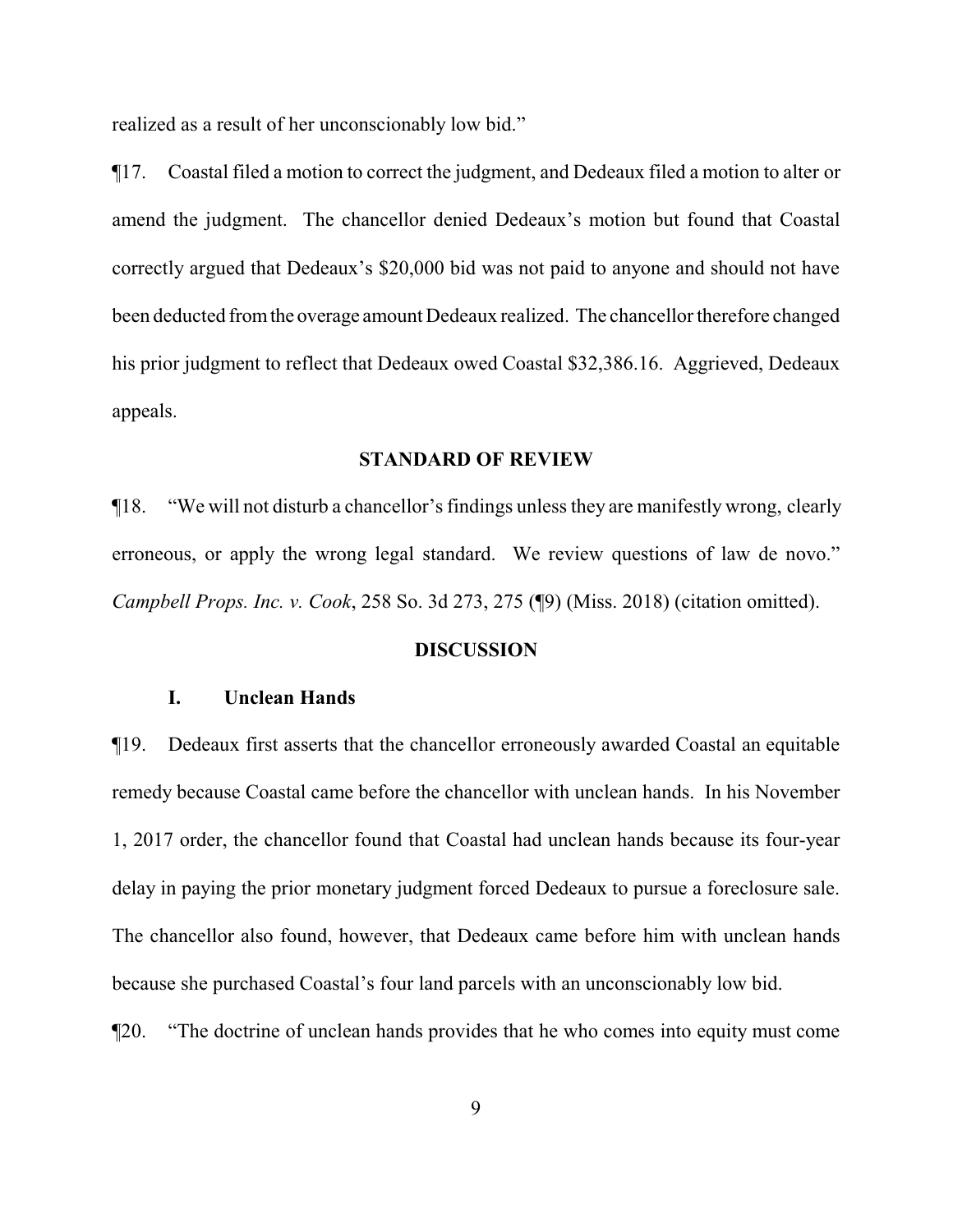with clean hands." *Vincent v. Rickman*, 167 So. 3d 245, 249 (¶11) (Miss. Ct. App. 2015) (internal quotation mark omitted). As our caselaw explains, "the clean-hands doctrine prevents a complaining party from obtaining equitable relief in court when he is guilty of willful misconduct in the transaction at issue." *Id.* In the context of domestic-relations matters, however, we have held that "the entry of a judgment for arrearages cleanses the payor's hands and allows the chancellor to review the merits of the payor's request for . . . [relief]." *Dixon v. Dixon*, 238 So. 3d 1191, 1198 (¶25) (Miss. Ct. App. 2018) (internal quotation mark omitted).

¶21. Here, the chancellor found that the sale of the 5.3-acre parcel to the McKelvins essentially cleansed Coastal's hands by satisfying its past-due monetary judgment to Dedeaux. Having so found, the chancellor was free to proceed to a review of the merits of Coastal's claim against Dedeaux. We therefore find no merit to Dedeaux's argument that the "clean-hands doctrine" continued to bar Coastal's request for equitable relief.

#### **II. Remaining Issues**

¶22. Dedeaux's three remaining assignments of error contend that the chancellor's judgment was unsupported by legal precedent and awarded Coastal multiple inconsistent remedies while simultaneouslypunishing Dedeaux. For the sake of brevity, we address these arguments together.

¶23. In ordering Dedeaux to convey the unsold parcel back to Coastal and to reimburse Coastal for the overage she received from the sale of the three other parcels, the chancellor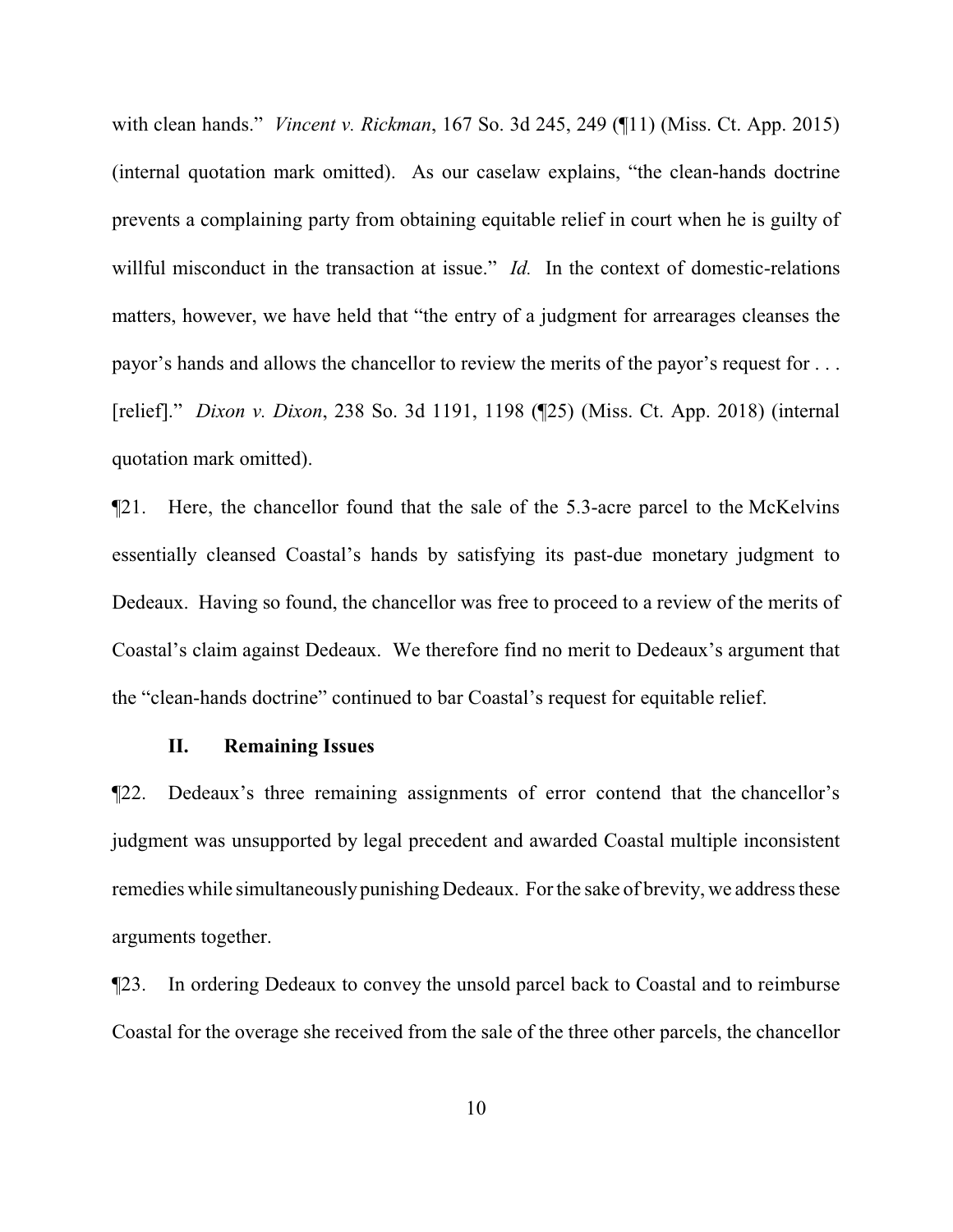relied on *Allied Steel Corp. v. Cooper*, 607 So. 2d 113 (Miss. 1992). In *Allied Steel* the Mississippi Supreme Court held that "absent any irregularity in the conduct of a foreclosure sale, it may not be set aside unless the sales price is so inadequate as to shock the conscience of the Court or to amount to fraud." *Id.* at 118 (internal quotation mark omitted). "A legal determination of the adequacy of the purchase price is predicated upon the establishment of the fair market value of the property. The determination of the fair market value is a question for the trier of fact." *Id.* at 118-19 (citations omitted). In determining the adequacy of a bid price, the *Allied* court further recognized that "[a] survey of Mississippi cases concluded that the threshold of unconscionability [for a bid price] lies around forty percent of fair market value." *Id.* at 120.

¶24. Here, the chancellor adopted as the fair market value the total contract sales prices for the three parcels that Dedeaux sold. Based on the overall sales price of \$76,500, the chancellor concluded that Dedeaux's bid of \$20,000 amounted to 26% of the parcels' fair market value. Because this fell well below the generally accepted threshold of 40%, the chancellor determined that Dedeaux's bid price was unconscionable. *See id.* As the trier of fact, the chancellor possessed the authority to determine the parcels' fair market value, and we "will respect the trial court's findings of fact when they are supported by reasonable evidence in the record and are not manifestly wrong." *Hartman v. McInnis*, 996 So. 2d 704, 711 (¶23) (Miss. 2007) (citing *Allied Steel*, 607 So. 2d at 118-19). Neither party raises any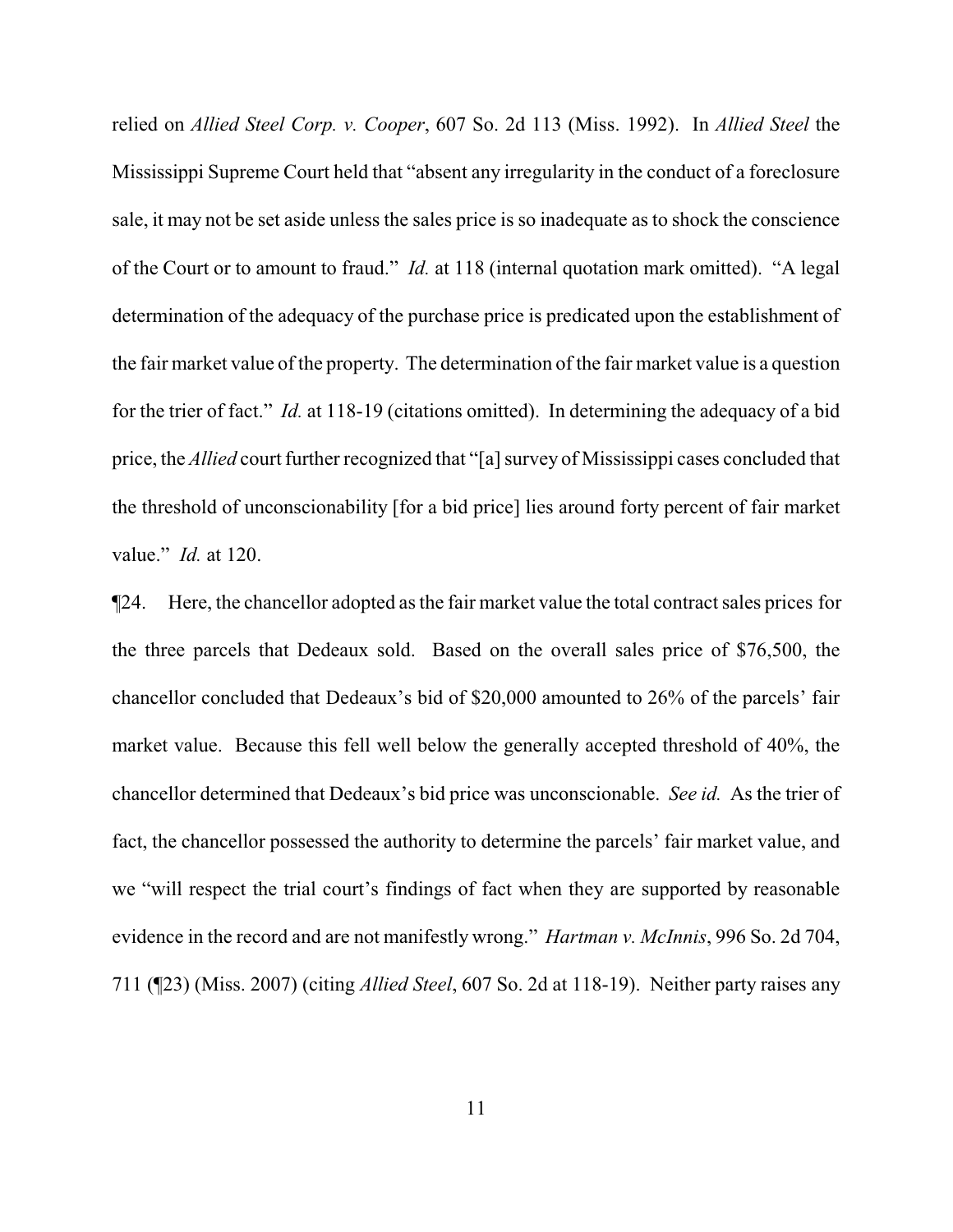dispute as to the chancellor's conclusion of the parcels' fair market value, $<sup>1</sup>$  and upon review,</sup> we find that substantial credible evidence supports the chancellor's determination on this point.

¶25. Although the chancellor found Dedeaux's bid price to be unconscionably low, he expressed reluctance to set aside the land sales to the McKelvins, Alexander, and Neideffer because doing so would "affect the property rights of innocent bystanders to the parties' wrongdoing" and because Coastal had agreed to dismiss those individuals fromthe litigation. The chancellor did, however, reaffirm his prior ruling for Dedeaux to convey the unsold parcel of land to Coastal, which he found still had the basic effect of setting aside the foreclosure sale. *See Allied Steel*, 607 So. 2d at 118 (holding that a foreclosure sale may be set aside where "the sales price is so inadequate as to shock the conscience of the Court or to amount to fraud") (internal quotation mark omitted).

¶26. The chancellor also found that Dedeaux's sale ofthe three properties for \$76,500 fully satisfied, and thereby extinguished, her prior monetary judgment plus interest against Coastal

<sup>&</sup>lt;sup>1</sup> In her appellate brief, Dedeaux states the following:

<sup>[</sup>Dedeaux] readily admits that, according to her appraisal entered into evidence at the final hearing on this matter on March 13, 2017[,] . . . her bid at the . . . sheriff's sale did not meet the 36% to 40% unconscionability standard . . . as the \$20,000.00 bid was approximately 24% of either the \$85,100.00 appraisal or the \$85,000 fair market value as determined by the chancery court. Accordingly, . . . [Dedeaux] does not dispute the court's determination of said fair market value, exclusive of . . . [the unsold parcel], as  $$76,500.00...$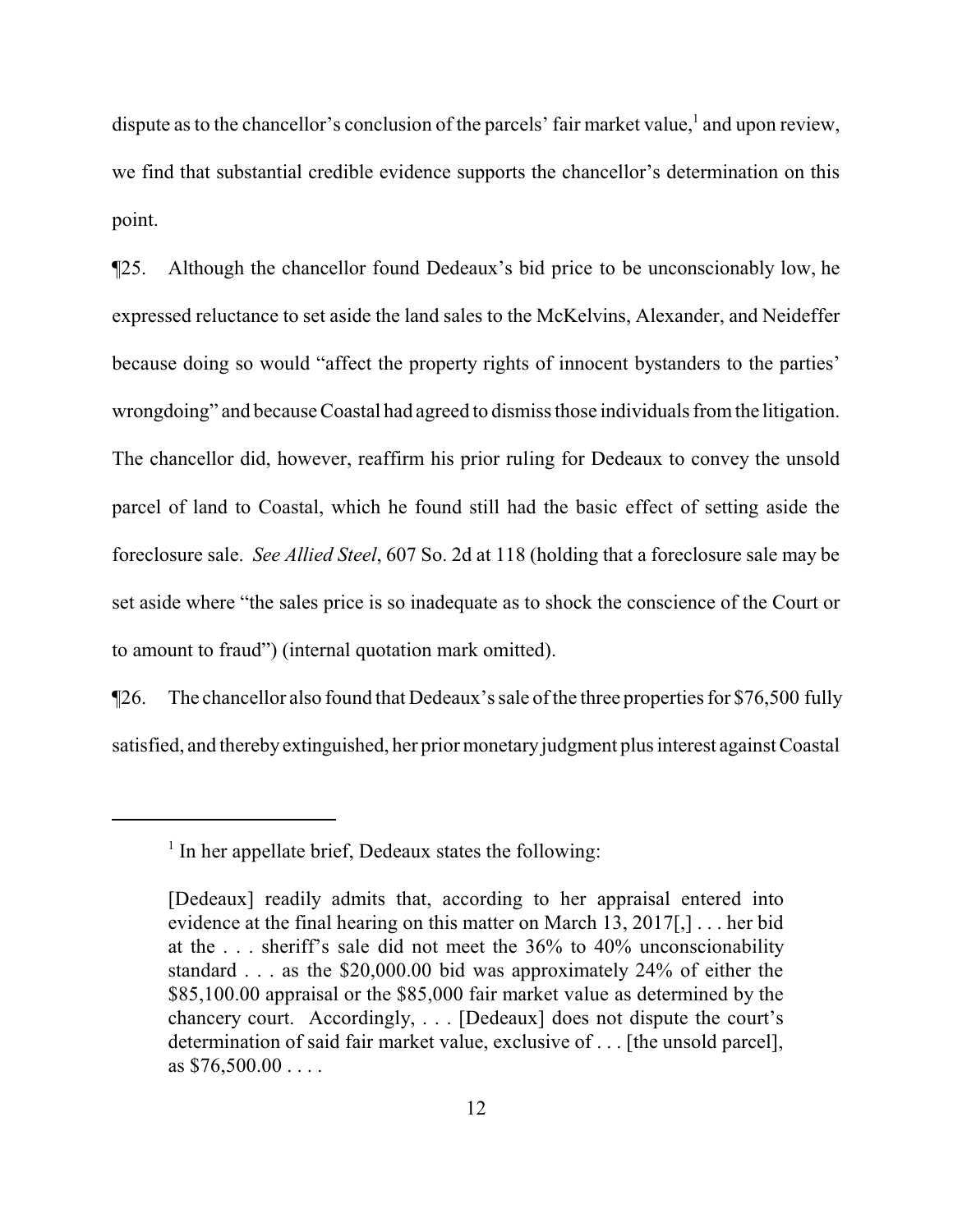for \$44,113.84. As a result, the chancellor next considered whether Dedeaux had received any overage amount from the land sales that should be returned to Coastal. As this Court has previously recognized, where a foreclosure sale results in funds over the amount owed on the land and the foreclosure costs, the judgment debtor is entitled to the surplus. *Estate of Walters v. Freeman*, 904 So. 2d 1140, 1142 (¶10) (Miss. Ct. App. 2004). *See also Hinton v. Rolison*, 175 So. 3d 1281, 1285 (¶11) (Miss. 2015); *O'Neal v. Ketchum*, 141 So. 3d 45, 51 (¶31) (Miss. Ct. App. 2014) (James, J., concurring in part and dissenting in part).

¶27. Here, the foreclosure sale itself did not result in a surplus to Dedeaux. The chancellor concluded, however, that Dedeaux's subsequent contracts to sell the three properties for \$76,500 not only extinguished the judgment against Coastal but also resulted in a surplus. In *Central Financial Services Inc. v. Spears*, 425 So. 2d 403, 403 (Miss. 1983), the Supreme Court considered a similar question regarding "whether a mortgagee, who purchases the mortgaged property at a foreclosure sale[,] must account to the mortgagor for the surplus arising from a sale of the property by the mortgagee within two weeks for two and one-half times the amount bid by the mortgagee at the foreclosure sale." The Supreme Court concluded that the bid amount was inadequate but that the inadequacy did not require overturning the foreclosure sale. *Id.* at 405. Instead, the Supreme Court held that the mortgagee was required to account to the mortgagor for the surplus. *Id.*

¶28. In the present case, Dedeaux raises no dispute as to the chancellor's findings on the parcels' fair market value. Based on this fact and the holding of *Central Financial Services*,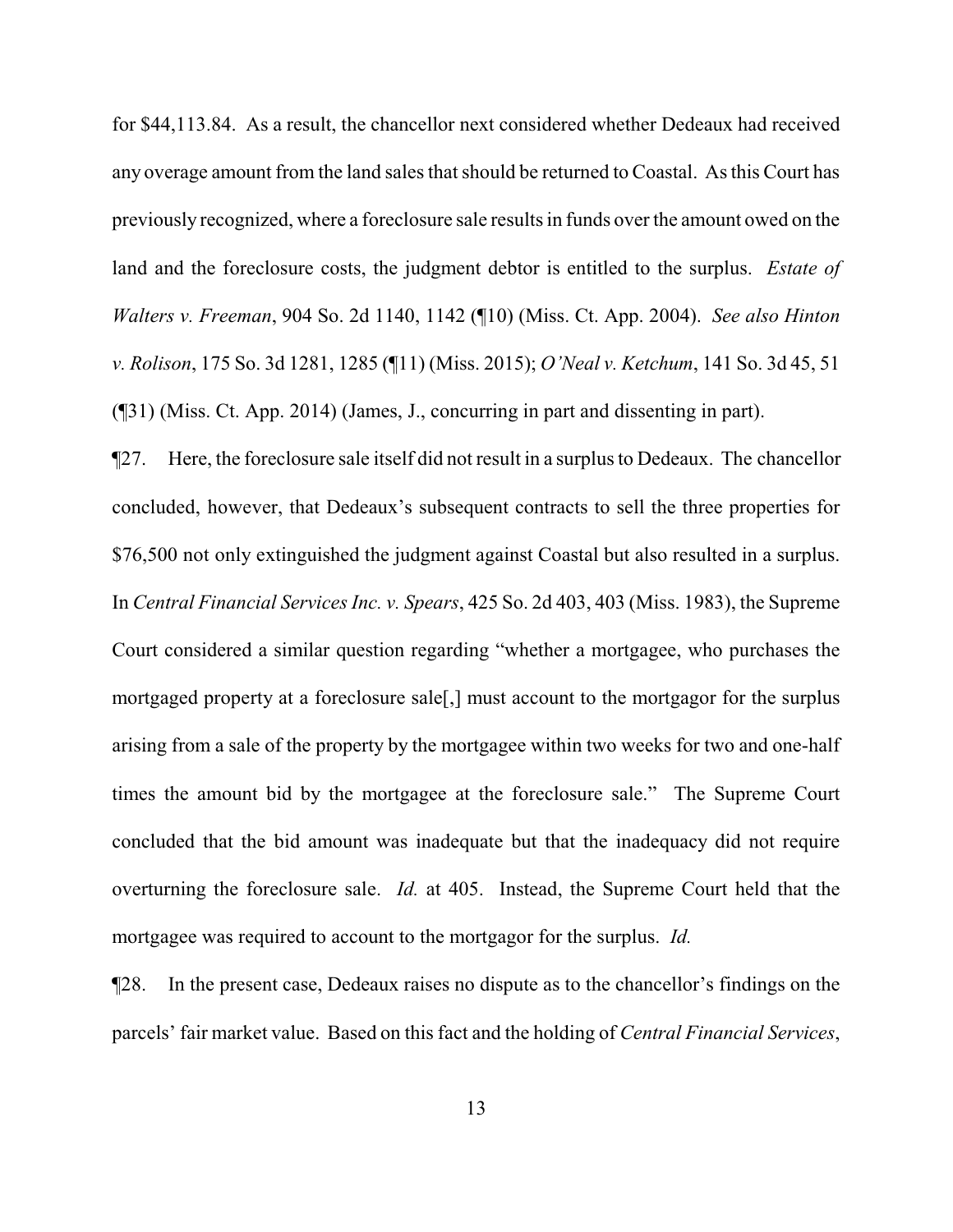we find no error in the chancellor's determination that Dedeaux was required to return to Coastal any overage resulting from the sale of the three properties. We therefore affirm the portion of the chancellor's judgment requiring Dedeaux to return the unsold parcel to Coastal and to reimburse Coastal for any surplus resulting from the sale of the other three properties. ¶29. We must, however, reverse and render the portion of the chancellor's judgment calculating the exact amount of the reimbursement. In determining the amount of the surplus that Dedeaux owed Coastal, the chancellor looked only at the total sales prices Dedeaux received for the three sold parcels. Although Dedeaux contracted to sell the three parcels for \$76,500, the record reflects that she also incurred \$9,458.63 in related expenses (closing costs and fees). After deducting from \$76,500 these related expenses and Dedeaux's prior judgment plus interest, we find that the surplus amounted to \$22,927.53 rather than the \$32,386.16 the chancellor calculated. We therefore reverse the chancellor's judgment as to the amount of Coastal's monetary award and render a new judgment in Coastal's favor for \$22,927.53.

## **CONCLUSION**

¶30. We affirm the portion of the chancellor's judgment ordering Dedeaux to convey the unsold parcel of land to Coastal and to reimburse Coastal for any surplus resulting from the sales of the other three parcels. However, we reverse the amount of the monetary judgment to Coastal and render a new monetary judgment in Coastal's favor for \$22,927.53.

# ¶31. **AFFIRMED IN PART; REVERSED AND RENDERED IN PART.**